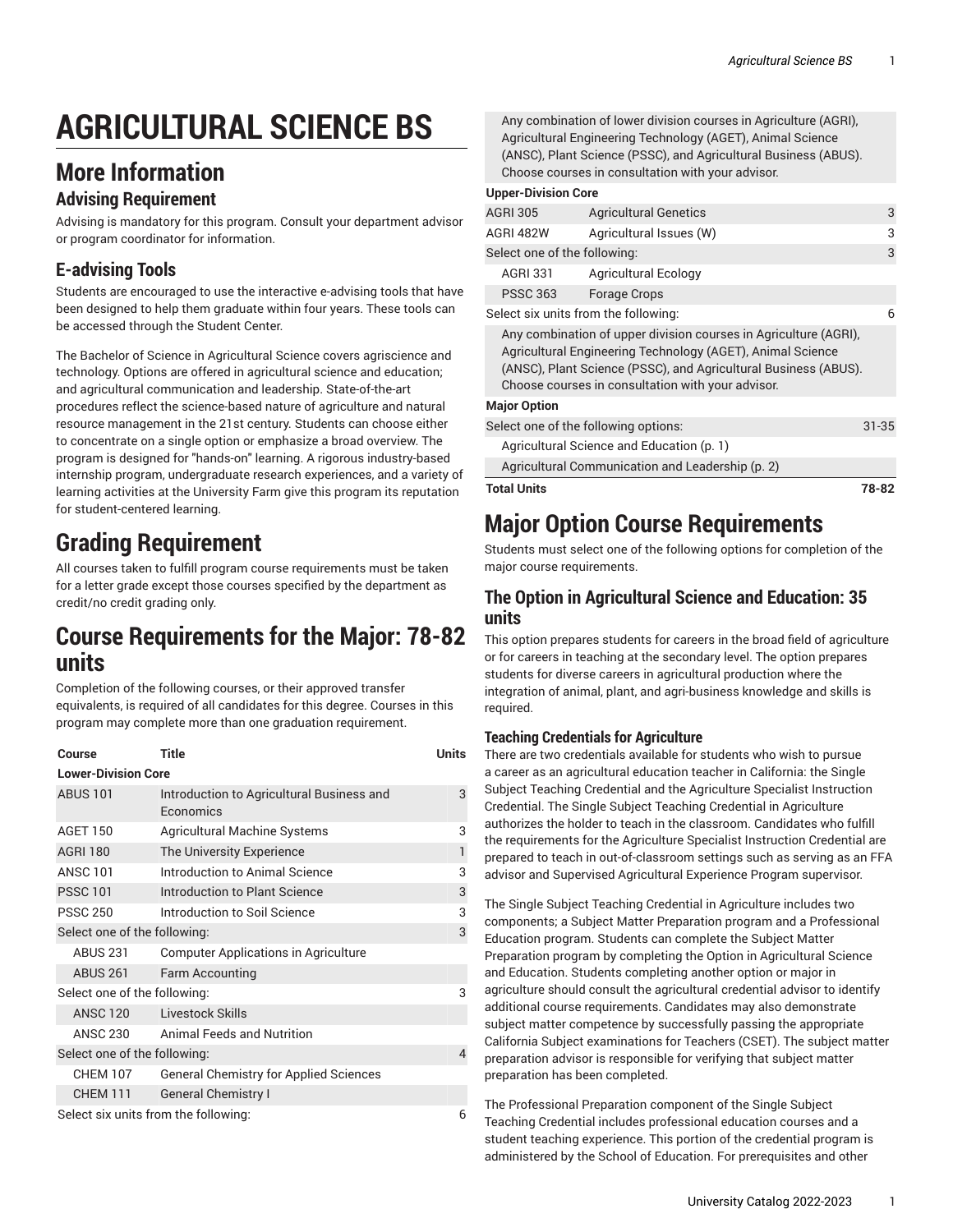admission requirements for professional education programs, contact the School of [Education \(https://www.csuchico.edu/soe/](https://www.csuchico.edu/soe/)).

All credential candidates recommended by California State University, Chico are authorized to teach all students, including English language learners, in the regular classroom. You may also want to qualify for the Bilingual Authorization emphasis if you meet the prerequisites in Spanish, Hmong or Punjabi.

The requirements for the Agriculture Specialist Instruction Credential include a series of agricultural education courses (listed below), occupational experience, and a student teaching experience. Student teaching is combined with the student teaching experience required for the Single Subject Teaching Credential in Agriculture.

If you are interested in obtaining your credentials, confer with the appropriate credential advisor(s) early in your university career. Credential advisors can assist you in planning an educational program that will prepare you for both the BS in Agricultural Science and the teaching credential requirements. Students pursuing this career objective should also complete the single subject program prerequisite courses and pass the California Basic Education Skills Test (CBEST).

| Course                                                                                                                                                                                  | Title                                                              | Units          |  |
|-----------------------------------------------------------------------------------------------------------------------------------------------------------------------------------------|--------------------------------------------------------------------|----------------|--|
| <b>Course Requirements</b>                                                                                                                                                              |                                                                    |                |  |
| <b>AGED 201</b>                                                                                                                                                                         | Introduction to Agricultural Education                             | 3              |  |
| AGED 210                                                                                                                                                                                | Directed Field Experience Agricultural Education                   | 2              |  |
| <b>AGED 321</b>                                                                                                                                                                         | Program Development in Agriculture Education                       | $\overline{2}$ |  |
| <b>AGED 420</b>                                                                                                                                                                         | Techniques in Vocational Agricultural Instruction                  | 2              |  |
| <b>AGED 421</b>                                                                                                                                                                         | Curriculum and Methods in Teaching Agricultural<br>Mechanics       | 3              |  |
| <b>EDTE 302</b>                                                                                                                                                                         | Access and Equity in Education                                     | 3              |  |
| <b>EDTE 451</b>                                                                                                                                                                         | <b>Health Education for Secondary School Teachers</b>              | 3              |  |
| <b>EDTE 530</b>                                                                                                                                                                         | <b>Fundamentals of Teaching Practice for Secondary</b><br>Teachers | 3              |  |
| <b>EDTE 534</b>                                                                                                                                                                         | <b>Teaching Special Populations</b>                                | $\overline{2}$ |  |
| <b>ENGL 471</b>                                                                                                                                                                         | Intensive Theory and Practice of Second Language<br>Acquisition    | 3              |  |
| Select 9 units from the following:                                                                                                                                                      |                                                                    | q              |  |
| Any combination of upper division courses in AGET, AGRI, ANSC,<br>PSSC or ABUS. Choose courses in consultation with your advisor<br>to meet the subject matter competency requirements. |                                                                    |                |  |
| <b>Total Units</b>                                                                                                                                                                      |                                                                    |                |  |

Students are strongly encouraged to gain practical skills and knowledge through an approved internship or directed work experience in areas where additional experience is needed to become a successful agricultural teacher. With the approval of your advisor, single subject credential program pre-requisite courses may be used as electives in this option. Students pursuing this career objective should also see the School of Education [Credential](https://www.csuchico.edu/soe/advising/index.shtml/) Advisor ([https://www.csuchico.edu/](https://www.csuchico.edu/soe/advising/index.shtml/) [soe/advising/index.shtml/](https://www.csuchico.edu/soe/advising/index.shtml/)) to learn about additional credential program prerequisite requirements.

#### <span id="page-1-0"></span>**The Option in Agricultural Communication and Leadership: 31 units**

| Course                     | Title                   | Units |
|----------------------------|-------------------------|-------|
| <b>Course Requirements</b> |                         |       |
| AGRI 380A                  | Agricultural Leadership |       |

| AGRI 380B                                                  | Leadership in the Workplace                              |   |  |  |
|------------------------------------------------------------|----------------------------------------------------------|---|--|--|
| <b>CMST 133</b>                                            | Speech and Debate Practicum                              |   |  |  |
| <b>CMST 235</b>                                            | <b>Intercultural Communication Theories and Practice</b> | 3 |  |  |
| <b>JOUR 255</b>                                            | Digital Literacy and Media Technology                    |   |  |  |
| <b>JOUR 260W</b>                                           | Writing for Mass Media (W)                               | 3 |  |  |
| <b>JOUR 265</b>                                            | Survey of PR and Media Relations                         | 3 |  |  |
| <b>JOUR 341W</b>                                           | Writing for Public Relations (W)                         | 3 |  |  |
| Select nine units from the following:                      |                                                          |   |  |  |
| Any combination of upper division courses in CMST or JOUR. |                                                          |   |  |  |

Choose courses in consultation with your advisor.

#### **Total Units 31**

### **Honors in the Major**

Honors in the Major is a program of independent work in your major. It requires 6 units of honors course work completed over two semesters.

The Honors in the Major program allows you to work closely with a faculty mentor in your area of interest on an original performance or research project. This year-long collaboration allows you to work in your field at a professional level and culminates in a public presentation of your work. Students sometimes take their projects beyond the University for submission in professional journals, presentation at conferences, or academic competition. Such experience is valuable for graduate school and professional life. Your honors work will be recognized at your graduation, on your permanent transcripts, and on your diploma. It is often accompanied by letters of commendation from your mentor in the department or the department chair.

Some common features of Honors in the Major program are:

- You must take 6 units of Honors in the Major course work. All 6 units are honors classes (marked by a suffix of H), and at least 3 of these units are independent study (399H, 499H, 599H) as specified by your department. You must complete each class with a minimum grade of B.
- You must have completed 9 units of upper-division course work or 21 overall units in your major before you can be admitted to Honors in the Major. Check the requirements for your major carefully, as there may be specific courses that must be included in these units.
- Yourcumulative#GPA should be at least 3.5 or within the top 5% of majors in your department.
- Your GPAin your major#should be at least 3.5 or within the top 5% of majors in your department.
- Most students apply for or are invited to participate in Honors in the Major during the second semester of their junior year. Then they complete the 6 units of course work over the two semesters of their senior year.
- Your honors work culminates with a public presentation of your honors project.

While Honors in the Major is part of the Honors Program, each department administers its own program. Please contact your major department or major advisor to apply.

See Bachelor's Degree [Requirements \(https://catalog.csuchico.edu/](https://catalog.csuchico.edu/undergraduate-requirements/bachelors-degree-requirements/) [undergraduate-requirements/bachelors-degree-requirements/](https://catalog.csuchico.edu/undergraduate-requirements/bachelors-degree-requirements/)) for complete details on general degree requirements. A minimum of 39 units, including those required for the major, must be upper division.